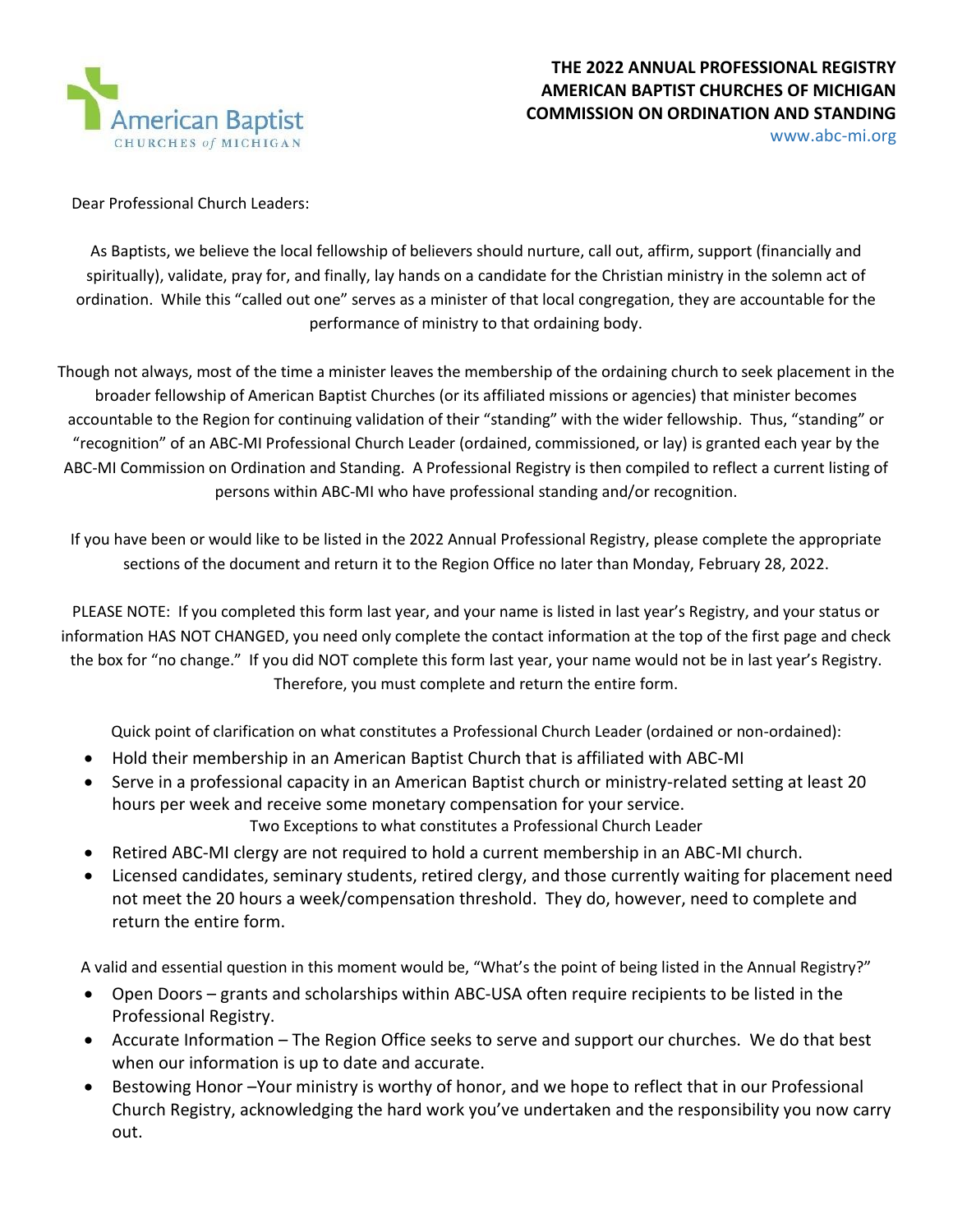If you have any questions when filling out this form, please contact Danielle Doyle, Director of Mission Support, at: [danielled@abc-mi.org.](mailto:danielled@abc-mi.org)

Please return your completed form to: [danielled@abc-mi.org](mailto:danielled@abc-mi.org) no later than Monday, February 28, 2022.

#### **If you would like to fill out this form online, please go to abc-mi.org/2022annualforms, there you will find a link to this form as well as the annual report and delegate form.**

Thank you for taking the time to complete these forms. Have a blessed day.

Ren Brian D. Johnson

Rev. Brian Johnson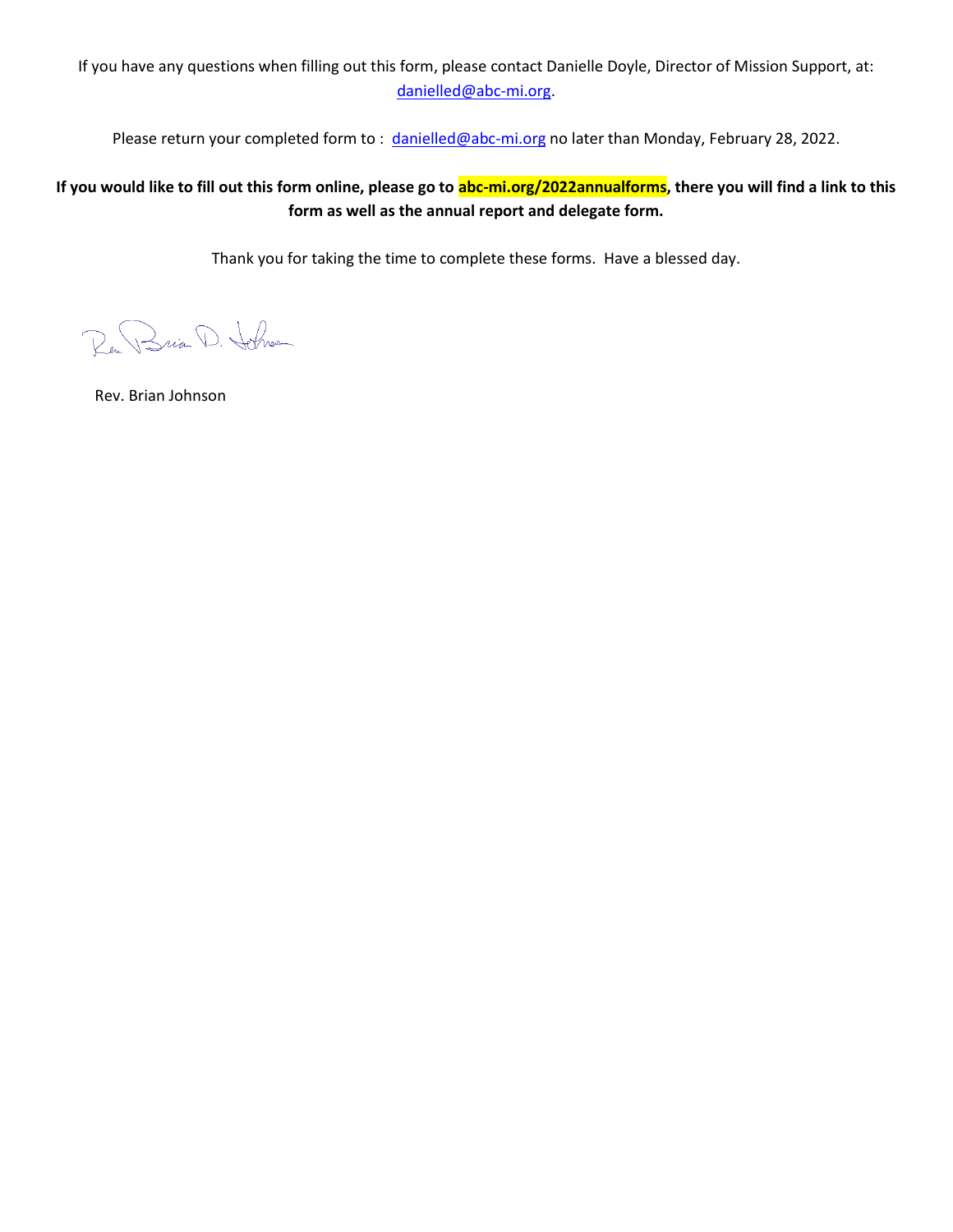

# **2022 ANNUAL PROFESSIONAL REGISTRY QUESTIONNAIRE**

#### American Baptist Churches of Michigan **Commission on Ordination and Standing**

| Date:                   | Title: |        |      |
|-------------------------|--------|--------|------|
|                         |        |        |      |
| Name:                   |        |        |      |
| <b>Mailing Address:</b> | City:  | State: | Zip: |
| Phone:                  |        |        |      |
| Email:                  |        |        |      |

# ☐**I am listed in last year's registry and there is NO CHANGE**

If you were **not listed** in last year's registry or there are **changes** you wish to report, please complete the following sections:

### **CURRENT MINISTRY**

What is your position or title?

Where does your ministry take place?

If your ministry takes place outside of an ABC-related church, institution or organization, please list it here:

In what church do you hold membership?

Do you work 20 or more hours per week in your current professional ministry?

Do you receive monetary compensation for this work?

Is your current ministry your primary vocation?

If not, please list your primary vocation:

#### **PLEASE SELECT THE CATEGORIES THAT APPLY.**

- 
- 
- 
- ☐ Retired Clergy ☐ Seminarian ☐ Other:
- 
- -
- ☐ Full-Time Active Clergy ☐ Ordained Clergy ☐ Certified Lay Professional
- ☐ Bi-Vocational Clergy ☐ Licensed Clergy ☐ Non-Ordained Professional Church Leader
	-

See other side